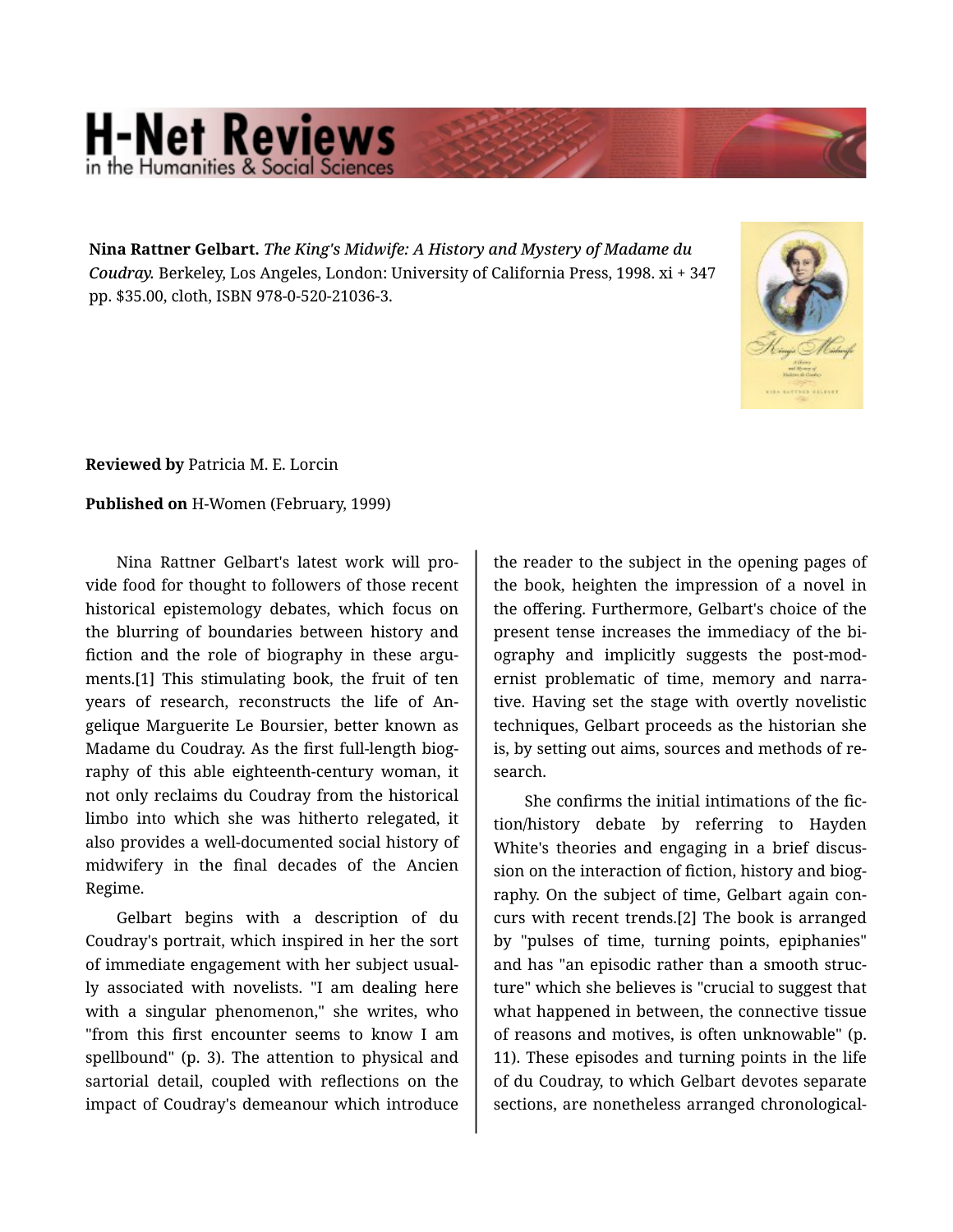ly within the framework of a Prologue and six chapters. An Epilogue contains Gelbart's reflec‐ tions on the follow-up of du Coudray's work and the implications for current historical debates on feminism and the medical profession, of the lives of du Coudray and her niece, who followed in her footsteps.

For all the allusions to fiction, the biography is nonetheless historical. The fictional embellish‐ ments which Gelbart makes are essentially de‐ scriptive extrapolations from sources, which she covered thirty-seven departments to obtain. In fact any real fictionalizing is left to the reader's imagination. The "mystery" of the sub-title refers to the considerable gaps in the sources which leave sections of du Coudray's life and motives in the dark. Rather than ignore these lacunae, Gel‐ bart brings them to the attention of the reader in the guise of pertinent questions. "Might this be when the idea of leaving and setting out on her own first takes root in Le Boursier's mind?" (p. 44), she asks at the end of an early section devoted to the antagonistic relations between surgeons and midwives in Paris. While this device main‐ tains the historical equilibrium, it also creates an aura of mystery which makes the book an excel‐ lent read.

In 1759, in an effort to stem infant mortality and stop what was perceived as the depopulation of France, Louis XV commissioned Madame du Coudray to travel throughout the countryside training peasant women in the arts of midwifery. For the next twenty-three years, from 1860 to 1883, du Coudray and her assistants, criss-crossed France from North to South and East to West car‐ rying out her medical mission. During this time she trained an estimated ten thousand women (p. 277). To help her students understand and master the difficulties of childbirth, she produced an il‐ lustrated manual of lessons which was translated into several languages and she devised an obstet‐ rical machine--hundreds of copies (p.62) of which were eventually made. The machine, which was

in fact a model of the pelvic region containing a uterus with an extractable baby, was accompa‐ nied by a table identifying its various parts by anatomical name. Illiterate or not, students re‐ ceived copies of du Coudray's lessons so that they, or a literate acquaintance, could review them when necessary. Her innovative teaching aids in‐ troduced students to the concept of delivering a child to safety, thanks to the techniques and prac‐ tices they have been taught.

Inevitably, such innovative theories and prac‐ tices caused a variety of reactions. Gelbart skilful‐ ly brings to life the clashes between du Coudray and dissenting opinion, be it that of officials from the provinces she traveled through, of village women wedded to traditional childbirth practices or of physicians scornful (or resentful) of wom‐ en's encroachment in their domain. Far from be‐ ing cowed by such opposition, du Coudray's in‐ domitable spirit drove her on towards what she considered to be her patriotic duty to make her expertise more widely available. Her personal sta‐ tus was enhanced as she manipulated, accommo‐ dated, placated or successfully quashed her de‐ tractors. In the process, Gelbart argues, she was transformed from a humanitarian player on the eighteenth century stage into a political one, who reframed the concept of birthing along political lines, making it "a matter of state."

Conscious of the need for continuity in teach‐ ing the arts of midwifery, du Coudray ensured that her knowledge was passed on to two able as‐ sistants, Monsieur Coutanceau and her "niece" Marguerite Guillaumanche du Coudray, later Madame Coutanceau. One of the intriguing "mys‐ teries" of the book is how this young woman, born to illiterate parents and orphaned early, became accepted as du Coudray's "niece" and "only fami‐ ly" (p. 58). However it occurred, she was close enough for du Coudray to consider her as her heir. Professional concerns were paramount and to assure her succession, and du Coudray man‐ aged to secure her niece an official appointment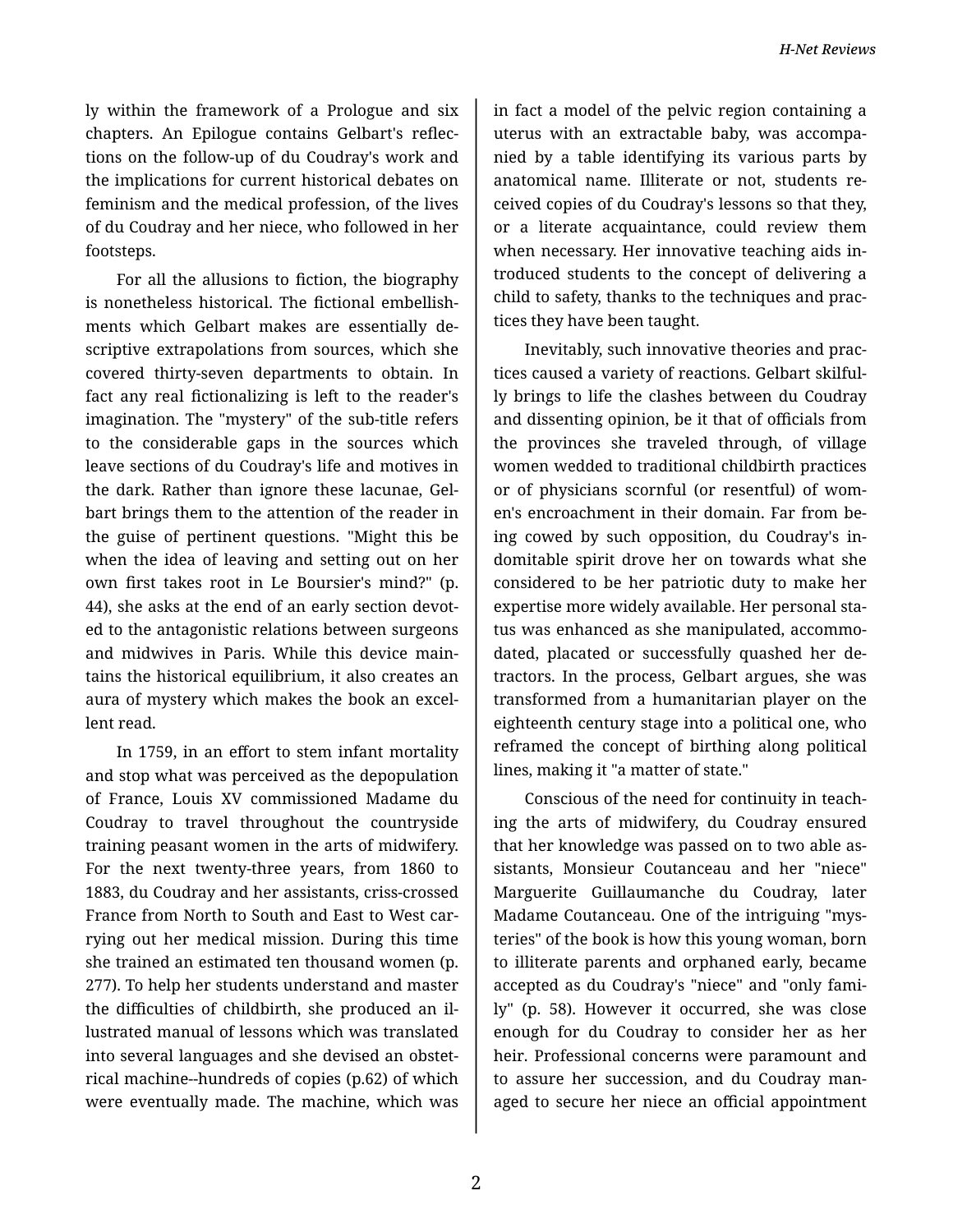*H-Net Reviews*

as her assistant, thus creating what could possibly evolve into a family tradition.

Gelbart draws attention to the differences in style between du Coudray and her "niece," who was more frank and assertive in the public arena. As a medical role model, though, du Coudray served her "niece" well. The sound grounding in midwifery given from her aunt led to the estab‐ lishment of her own hospital where she improved existing techniques and moved on to cover new ground, reflecting progress in the field (p. 280). As the century drew to a close du Coudray was over‐ taken by events. The Revolution swept away the monarchy and its institutions and du Coudray, the representative of the monarch, found herself out of tune with the times. Although "the cahiers de doleances of 1789 were full of complaints about childbirth practices and pleas for better training" (p. 263), midwifery was not a priority of the suc‐ cessive Revolutionary regimes. Du Coudray disap‐ peared from the limelight and died during the Terror. Her "niece," who was better versed in the arguments of the Revolution, was able to navigate the political terrain more easily and survived the turmoil, going on to practice her profession until her retirement in 1822. She died three years later.

Gelbart argues that the impact of these two women was considerable. She suggests that the long-term success of du Coudray's mission was a contributing factor in the population surge in France which started in 1750 (p. 277). Du Coudray and her disciples elevated midwifery to a respect‐ ed discipline. They transformed the role of mid‐ wife from an attendant at the birthing process to an active assistant trained to prevent the grue‐ some deaths which so often accompanied igno‐ rant practices.

Gelbart is particularly good at evoking the at‐ mosphere of the century. Whether it is her de‐ scriptions of Paris in the opening chapters, the crude practices and superstitions of childbirth, the innovations du Coudray introduced, or the "gender politics" of the time, the result is palpable

and convincing. If too much licence appears, on occasion, to have been taken in the speculative passages, Gelbart makes no pretence at providing definitive answers. It is a narrative devise to en‐ gage readers intellectually and draw them more decisively into the historical period. A few nig‐ gling questions do persist when it comes to fig‐ ures. How, for example, did Gelbart come by the figure of "an estimated ten thousand women" (p. 277) trained by du Coudray, using the hundreds of obstetrical machines she produced (p. 62)? Such questions do not detract unduly from the overall impression of creative use of the sources avail‐ able. In the process of this clever reconstruction of du Coudray's life, Gelbart has also produced a living portrait of the times.

Notes:

[1]. See for example : AHR Forum, "Histories and Historical Fictions" in *The Americaln Histori‐ cal Review*, Vol 103, no. 5, 1998, pp. 1502-1529 which includes articles by Margaret Atwood, Lynn Hunt, Jonathan D. Spence and John Demos.

[2]. Hayden White, *Tropics of Discourse : Es‐ says in Cultural Criticism", Baltimore, Johns Hop‐ kins University Press, 1978 Joan W. Scott, "Border Patrol" in* French Historical Studies\_ 21, 1998, pp. 383-97.

Copyright (c) 1999 by H-Net, all rights re‐ served. This work may be copied for non-profit educational use if proper credit is given to the au‐ thor and the list. For other permission, please con‐ tact H-Net@h-net.msu.edu.